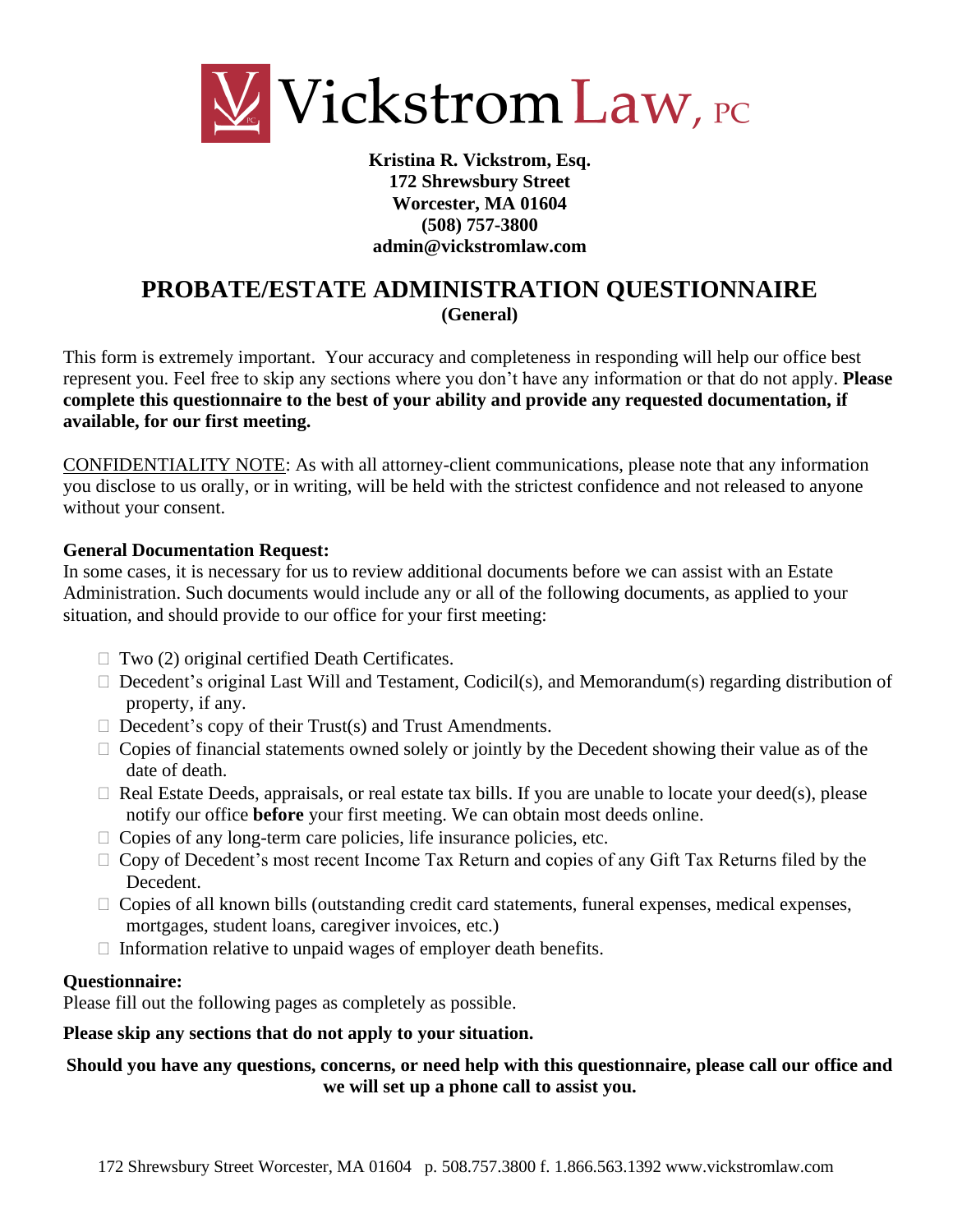## **EXECUTOR/ADMINISTRATOR INFORMATION**

(Individual(s) handling the Estate)

|                         | Personal Representative (Formerly known as Executor):                                                                 |                                                                                                                  |                                         |
|-------------------------|-----------------------------------------------------------------------------------------------------------------------|------------------------------------------------------------------------------------------------------------------|-----------------------------------------|
| Full Legal Name:        |                                                                                                                       |                                                                                                                  |                                         |
| Also known as:          |                                                                                                                       |                                                                                                                  |                                         |
|                         | (Name(s) used to title accounts, property, maiden name, etc.)                                                         |                                                                                                                  |                                         |
| Date of Birth:          | <u> 1989 - Johann Barbara, martin amerikan basar dan berasal dalam basar dalam basar dalam basar dalam basar dala</u> |                                                                                                                  |                                         |
| Home Address:           | ,我们也不会有什么。""我们的人,我们也不会有什么?""我们的人,我们也不会有什么?""我们的人,我们的人,我们也不会有什么?""我们的人,我们的人,我们的人,我                                     |                                                                                                                  |                                         |
|                         | City:                                                                                                                 |                                                                                                                  | State: $\angle$ Zip-code: $\angle$      |
| <b>Mailing Address:</b> |                                                                                                                       | and the control of the control of the control of the control of the control of the control of the control of the |                                         |
|                         | (If different from Home Address)                                                                                      |                                                                                                                  |                                         |
|                         | City: $\qquad \qquad$                                                                                                 |                                                                                                                  | State: <u>______</u> Zip-code: ________ |
| Home Phone #:           |                                                                                                                       |                                                                                                                  |                                         |
|                         |                                                                                                                       |                                                                                                                  |                                         |
|                         | Co-Personal Representative (if applicable):                                                                           |                                                                                                                  |                                         |
| Full Legal Name:        |                                                                                                                       |                                                                                                                  |                                         |
| Also known as:          | (Name(s) used to title accounts, property, maiden name, etc.)                                                         |                                                                                                                  |                                         |
| Date of Birth:          | <u> 2000 - Andrea Andrew Maria (h. 19</u> 80)                                                                         |                                                                                                                  |                                         |
| Home Address:           | <u> 1999 - Johann John Stein, fransk politik (f. 1989)</u>                                                            |                                                                                                                  |                                         |
|                         | City: $\qquad \qquad$                                                                                                 |                                                                                                                  | State: <u>_____</u> Zip-code: _______   |
| <b>Mailing Address:</b> | (If different from Home Address)                                                                                      |                                                                                                                  |                                         |
|                         |                                                                                                                       |                                                                                                                  | State: <u>______</u> Zip-code: ________ |
| Home Phone #:           | <u> 1990 - Johann Barbara, martin amerikan basar personal dan berasal dan berasal dalam basar basar personal dan</u>  |                                                                                                                  |                                         |
|                         |                                                                                                                       |                                                                                                                  |                                         |

172 Shrewsbury Street Worcester, MA 01604 p. 508.757.3800 f. 1.866.563.1392 www.vickstromlaw.com 2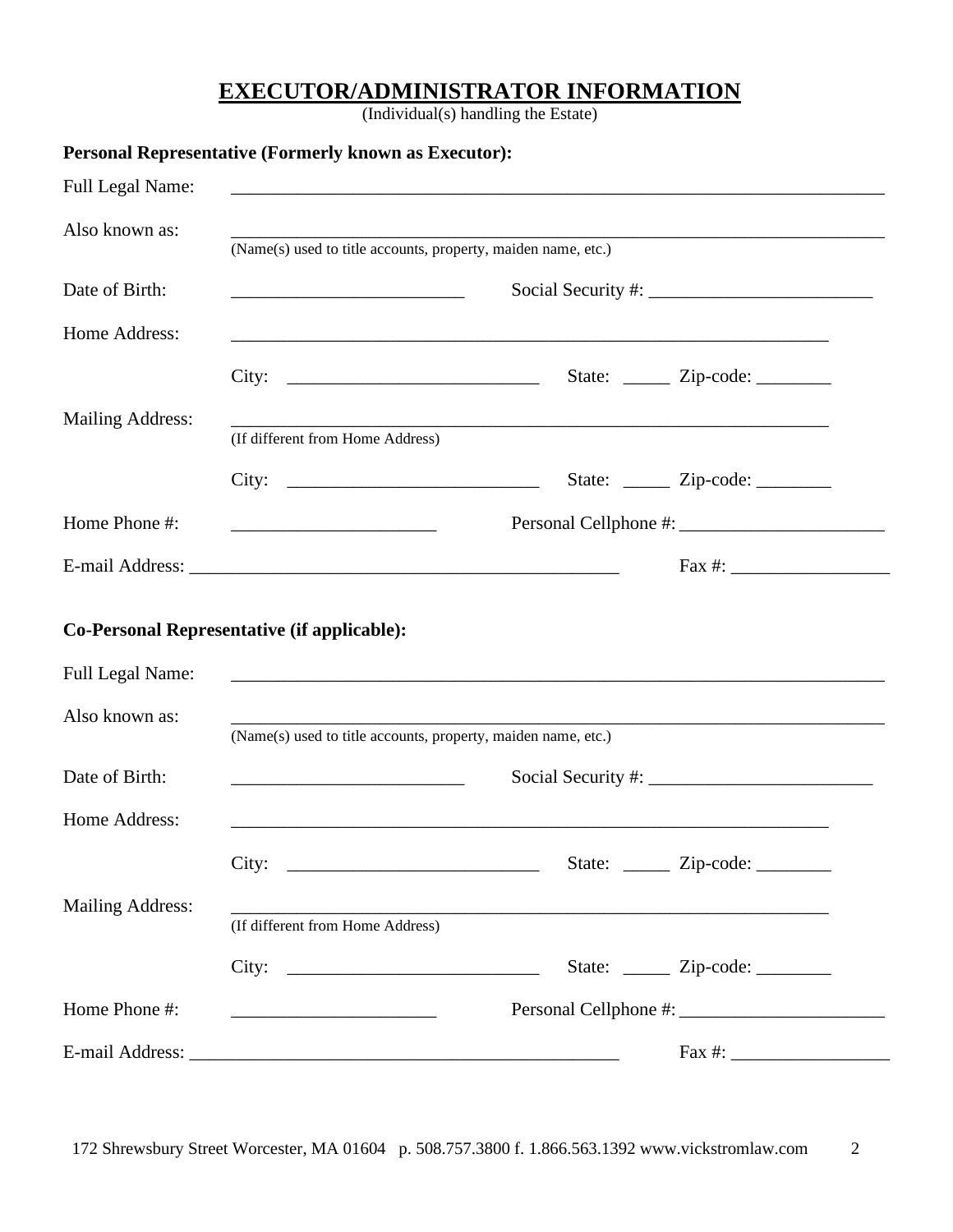# **DECEDENT'S PERSONAL AND FAMILY INFORMATION**

(Individual who passed away)

| <b>Decedent's Name:</b>                              |                                                                                                                                                                                        |                                   |                                                                                                                                                                                                                                                                                                                |
|------------------------------------------------------|----------------------------------------------------------------------------------------------------------------------------------------------------------------------------------------|-----------------------------------|----------------------------------------------------------------------------------------------------------------------------------------------------------------------------------------------------------------------------------------------------------------------------------------------------------------|
|                                                      | (as shown on Will or Death Certificate, if no Will)                                                                                                                                    |                                   |                                                                                                                                                                                                                                                                                                                |
| Also known as:                                       | (Name(s) used to title accounts, property, maiden name, etc.)                                                                                                                          |                                   |                                                                                                                                                                                                                                                                                                                |
| Social Security #:                                   |                                                                                                                                                                                        |                                   |                                                                                                                                                                                                                                                                                                                |
| <b>Decedent's Residence at Date of Death:</b>        |                                                                                                                                                                                        |                                   |                                                                                                                                                                                                                                                                                                                |
| Address:                                             |                                                                                                                                                                                        |                                   |                                                                                                                                                                                                                                                                                                                |
|                                                      | City: $\qquad \qquad \qquad$                                                                                                                                                           |                                   | State: <u>______</u> Zip-code: ________                                                                                                                                                                                                                                                                        |
|                                                      |                                                                                                                                                                                        |                                   |                                                                                                                                                                                                                                                                                                                |
| <b>Birth and Death Information:</b>                  |                                                                                                                                                                                        |                                   |                                                                                                                                                                                                                                                                                                                |
| <u> 1980 - Johann Barn, fransk politik (d. 1980)</u> |                                                                                                                                                                                        | Place of Decedent's Birth:        |                                                                                                                                                                                                                                                                                                                |
|                                                      |                                                                                                                                                                                        | Age of Decedent at Date of Death: |                                                                                                                                                                                                                                                                                                                |
|                                                      |                                                                                                                                                                                        |                                   |                                                                                                                                                                                                                                                                                                                |
| <b>US Citizen:</b>                                   | Yes<br>No new years of the New York of the New York of the New York of the New York of the New York of the New York o                                                                  |                                   | If no, Country of Birth: $\frac{1}{2}$ $\frac{1}{2}$ $\frac{1}{2}$ $\frac{1}{2}$ $\frac{1}{2}$ $\frac{1}{2}$ $\frac{1}{2}$ $\frac{1}{2}$ $\frac{1}{2}$ $\frac{1}{2}$ $\frac{1}{2}$ $\frac{1}{2}$ $\frac{1}{2}$ $\frac{1}{2}$ $\frac{1}{2}$ $\frac{1}{2}$ $\frac{1}{2}$ $\frac{1}{2}$ $\frac{1}{2}$ $\frac{1}{$ |
|                                                      | Are there any potential lawsuits or claims for wrongful death?                                                                                                                         | Yes                               | No                                                                                                                                                                                                                                                                                                             |
|                                                      | Did the Decedent have a Last Will and Testament?                                                                                                                                       | Yes                               | N <sub>0</sub>                                                                                                                                                                                                                                                                                                 |
| information:<br>Full Legal Name:                     | <b>Spouse and/or Prior Marriages</b><br>If Decedent's spouse is different than the Executor/Personal Representative above, finish the following                                        |                                   |                                                                                                                                                                                                                                                                                                                |
| Also known as:                                       | <u> 1989 - John Stoff, deutscher Stoff, der Stoff, deutscher Stoff, der Stoff, der Stoff, der Stoff, der Stoff, d</u><br>(Name(s) used to title accounts, property, maiden name, etc.) |                                   |                                                                                                                                                                                                                                                                                                                |
| Date of Birth:                                       | <u> 2000 - Jan Barbara Barbara, prima popular popular popular popular popular popular popular popular popular po</u>                                                                   |                                   |                                                                                                                                                                                                                                                                                                                |
| Address:                                             |                                                                                                                                                                                        |                                   |                                                                                                                                                                                                                                                                                                                |
| Home Phone #:                                        | City: $\qquad \qquad$<br><u> 1989 - Johann Barn, mars ann an t-Amhair an t-Amhair an t-Amhair an t-Amhair an t-Amhair an t-Amhair an t-Amh</u>                                         |                                   | State: <u>______</u> Zip-code: ________                                                                                                                                                                                                                                                                        |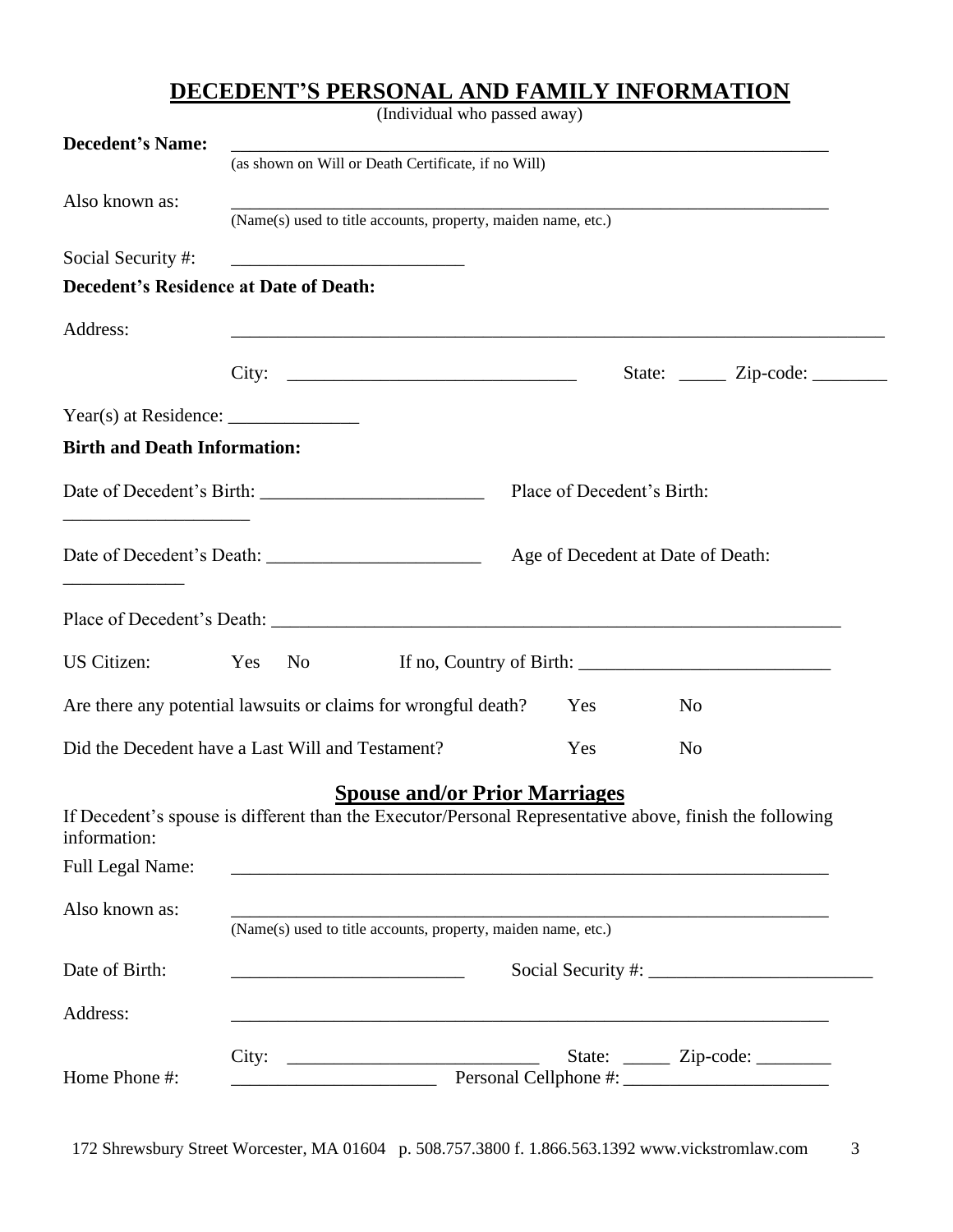Personal Email:

If the Decedent is a Veteran, has the Surviving Spouse applied for survivor's benefit? Yes No

#### **Prior Marriages:**

Provide the names and addresses of all other persons to whom decedent was married and date and manner in which such marriage was terminated (i.e., divorce, death, annulment):

| Full Legal Name:              |                                                                                                                                                |
|-------------------------------|------------------------------------------------------------------------------------------------------------------------------------------------|
| Also known as:                | (Name(s) used to title accounts, property, maiden name, etc.)                                                                                  |
| Address:                      |                                                                                                                                                |
|                               | City:<br>State: <u>_____</u> Zip-code: _______                                                                                                 |
| Home Phone #:                 |                                                                                                                                                |
| Personal Email:               |                                                                                                                                                |
| Dates of Marriage:            |                                                                                                                                                |
| Marriage was Terminated by:   | □ Divorce - Date of Divorce:<br>$\Box$ Death - Date of Death:<br>□ Annulment - Date of Annulment:                                              |
| Child 1:<br>Full Legal Name:  | <b>Decedent's Children</b><br>and the control of the control of the control of the control of the control of the control of the control of the |
| Date of Birth:                |                                                                                                                                                |
| <b>Mailing Address:</b>       | (If different from Home Address)                                                                                                               |
|                               | State: <u>_____</u> Zip-code: _______                                                                                                          |
| Home Phone #:                 | <u> 1990 - Johann Barbara, martin a</u>                                                                                                        |
| Please circle all that apply: |                                                                                                                                                |
|                               | Male<br>Adopted<br>Disabled<br>Single<br>Divorced<br>Female<br>Married                                                                         |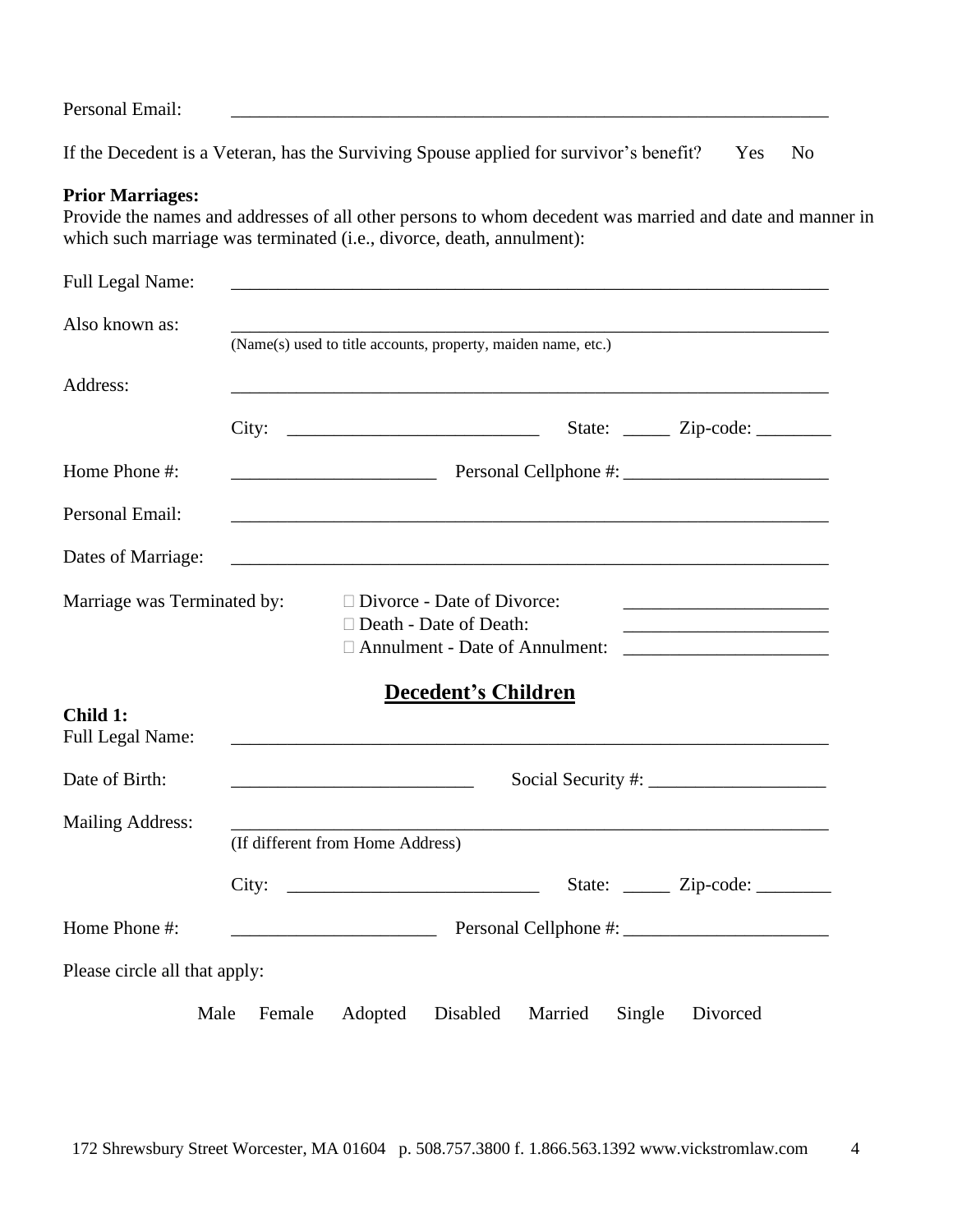**Child 2:**

| <b>Full Legal Name:</b>             |                |                                                                                                                                                                                                                                                                                                                                                                                                                           |          |                  |        |                                          |  |  |
|-------------------------------------|----------------|---------------------------------------------------------------------------------------------------------------------------------------------------------------------------------------------------------------------------------------------------------------------------------------------------------------------------------------------------------------------------------------------------------------------------|----------|------------------|--------|------------------------------------------|--|--|
| Date of Birth:                      |                | Social Security #: $\frac{1}{2}$ = $\frac{1}{2}$ = $\frac{1}{2}$ = $\frac{1}{2}$ = $\frac{1}{2}$ = $\frac{1}{2}$ = $\frac{1}{2}$ = $\frac{1}{2}$ = $\frac{1}{2}$ = $\frac{1}{2}$ = $\frac{1}{2}$ = $\frac{1}{2}$ = $\frac{1}{2}$ = $\frac{1}{2}$ = $\frac{1}{2}$ = $\frac{1}{2}$ = $\frac{1}{2}$<br><u> 1989 - Johann Barbara, martin da basar da basar da basar da basar da basar da basar da basar da basar da basa</u> |          |                  |        |                                          |  |  |
| <b>Mailing Address:</b>             |                |                                                                                                                                                                                                                                                                                                                                                                                                                           |          |                  |        |                                          |  |  |
|                                     |                | City:                                                                                                                                                                                                                                                                                                                                                                                                                     |          |                  |        | State: <u>______</u> Zip-code: _________ |  |  |
| Home Phone #:                       |                | <u> 1989 - Johann John Harry Harry Harry Harry Harry Harry Harry Harry Harry Harry Harry Harry Harry Harry Harry H</u>                                                                                                                                                                                                                                                                                                    |          |                  |        |                                          |  |  |
| Please circle all that apply:       |                |                                                                                                                                                                                                                                                                                                                                                                                                                           |          |                  |        |                                          |  |  |
|                                     | Male<br>Female | Adopted                                                                                                                                                                                                                                                                                                                                                                                                                   |          | Disabled Married | Single | Divorced                                 |  |  |
| Child 3:<br><b>Full Legal Name:</b> |                |                                                                                                                                                                                                                                                                                                                                                                                                                           |          |                  |        |                                          |  |  |
| Date of Birth:                      |                |                                                                                                                                                                                                                                                                                                                                                                                                                           |          |                  |        |                                          |  |  |
| <b>Mailing Address:</b>             |                |                                                                                                                                                                                                                                                                                                                                                                                                                           |          |                  |        |                                          |  |  |
|                                     |                | City:                                                                                                                                                                                                                                                                                                                                                                                                                     |          |                  |        | State: ______ Zip-code: _______          |  |  |
| Home Phone #:                       |                |                                                                                                                                                                                                                                                                                                                                                                                                                           |          |                  |        |                                          |  |  |
| Please circle all that apply:       |                |                                                                                                                                                                                                                                                                                                                                                                                                                           |          |                  |        |                                          |  |  |
|                                     | Male<br>Female | Adopted                                                                                                                                                                                                                                                                                                                                                                                                                   |          | Disabled Married | Single | Divorced                                 |  |  |
| Child 4:<br><b>Full Legal Name:</b> |                | <u> 1980 - Jan Barat, margaret al II-lea (b. 1980)</u>                                                                                                                                                                                                                                                                                                                                                                    |          |                  |        |                                          |  |  |
| Date of Birth:                      |                | <u> 2002 - Johann John Stone, fransk politik (d. 19</u>                                                                                                                                                                                                                                                                                                                                                                   |          |                  |        | $\sum$ Social Security #: $\sum$         |  |  |
| <b>Mailing Address:</b>             |                | City:                                                                                                                                                                                                                                                                                                                                                                                                                     |          |                  |        | State: <u>_____</u> Zip-code: _______    |  |  |
| Home Phone #:                       |                |                                                                                                                                                                                                                                                                                                                                                                                                                           |          |                  |        |                                          |  |  |
| Please circle all that apply:       |                |                                                                                                                                                                                                                                                                                                                                                                                                                           |          |                  |        |                                          |  |  |
|                                     | Male<br>Female | Adopted                                                                                                                                                                                                                                                                                                                                                                                                                   | Disabled | Married          | Single | Divorced                                 |  |  |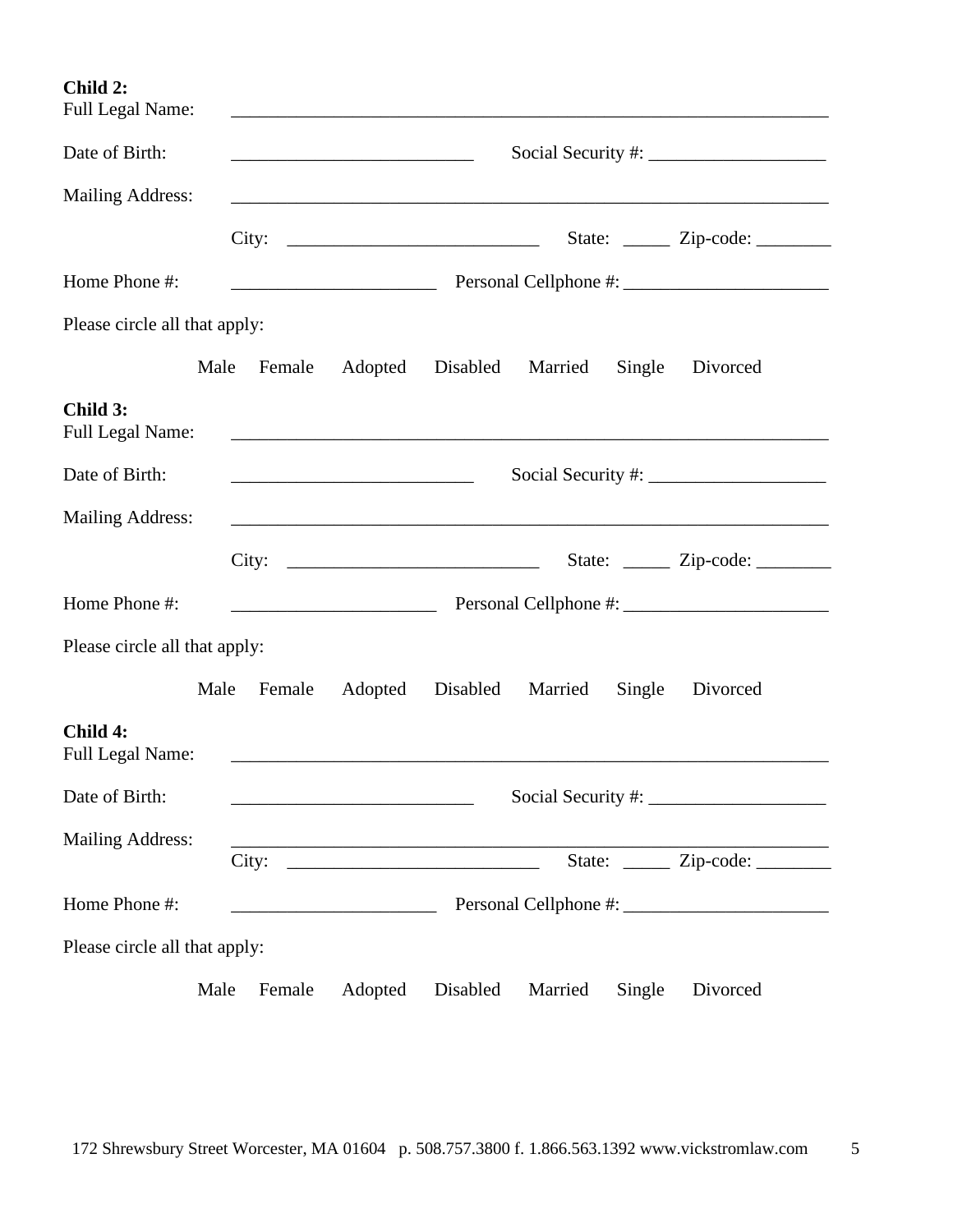|                               | Did any of Decedent's children predecease Decedent?<br>If so, please list the child's name and the child's surviving children: | Yes                                                                                                                                                                                                                                  | N <sub>0</sub>                         |
|-------------------------------|--------------------------------------------------------------------------------------------------------------------------------|--------------------------------------------------------------------------------------------------------------------------------------------------------------------------------------------------------------------------------------|----------------------------------------|
|                               |                                                                                                                                |                                                                                                                                                                                                                                      |                                        |
|                               |                                                                                                                                | Name(s) of Deceased Children's Surviving Child(ren). Indicate if they are minors and list name                                                                                                                                       |                                        |
|                               |                                                                                                                                |                                                                                                                                                                                                                                      |                                        |
|                               |                                                                                                                                |                                                                                                                                                                                                                                      |                                        |
|                               |                                                                                                                                |                                                                                                                                                                                                                                      |                                        |
|                               |                                                                                                                                | <b>Decedent's Family and/or Others Included in Decedent's Will</b><br>(skip if no will)<br>List the names of any persons included in the Will, other than Decedent's spouse or children:                                             |                                        |
| Person 1:<br>Full Legal Name: |                                                                                                                                |                                                                                                                                                                                                                                      |                                        |
| Date of Birth:                | <u> 1989 - Johann Harry Harry Harry Harry Harry Harry Harry Harry Harry Harry Harry Harry Harry Harry Harry Harry</u>          |                                                                                                                                                                                                                                      |                                        |
| <b>Mailing Address:</b>       | City:                                                                                                                          | <u> 1949 - Johann John Harry John Harry John Harry John Harry John Harry John Harry John Harry John Harry John Harry John Harry John Harry John Harry John Harry John Harry John Harry John Harry John Harry John Harry John Har</u> | State: <u>_____</u> Zip-code: _______  |
| Home Phone #:                 |                                                                                                                                |                                                                                                                                                                                                                                      |                                        |
| Please circle all that apply: |                                                                                                                                |                                                                                                                                                                                                                                      |                                        |
| Male                          | Female<br>Adopted                                                                                                              | Disabled<br>Married<br>Single                                                                                                                                                                                                        | Divorced                               |
| Person 2:<br>Full Legal Name: |                                                                                                                                |                                                                                                                                                                                                                                      |                                        |
| Date of Birth:                |                                                                                                                                |                                                                                                                                                                                                                                      |                                        |
| <b>Mailing Address:</b>       |                                                                                                                                |                                                                                                                                                                                                                                      |                                        |
|                               | City:                                                                                                                          |                                                                                                                                                                                                                                      | State: <u>_____</u> Zip-code: ________ |
| Home Phone #:                 | <u> 1989 - Jan Barbara Barat, politik a</u>                                                                                    |                                                                                                                                                                                                                                      |                                        |
| Please circle all that apply: |                                                                                                                                |                                                                                                                                                                                                                                      |                                        |
| Male                          | Adopted<br>Female                                                                                                              | Disabled<br>Married<br>Single                                                                                                                                                                                                        | Divorced                               |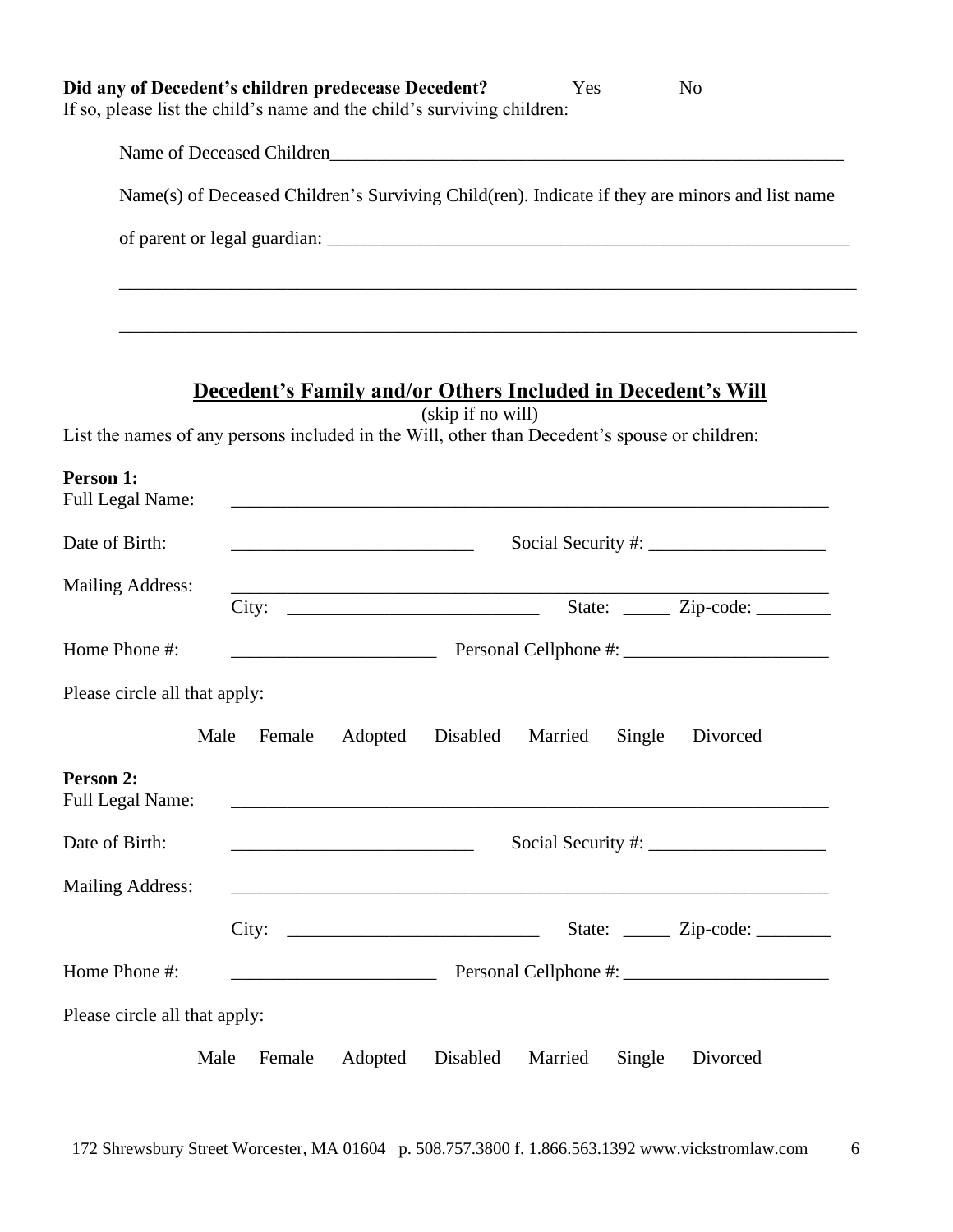**Person 3:** Full Legal Name: Date of Birth: \_\_\_\_\_\_\_\_\_\_\_\_\_\_\_\_\_\_\_\_\_\_\_\_\_\_ Social Security #: \_\_\_\_\_\_\_\_\_\_\_\_\_\_\_\_\_\_\_ Mailing Address: City: \_\_\_\_\_\_\_\_\_\_\_\_\_\_\_\_\_\_\_\_\_\_\_\_\_\_\_ State: \_\_\_\_\_ Zip-code: \_\_\_\_\_\_\_\_ Home Phone #: \_\_\_\_\_\_\_\_\_\_\_\_\_\_\_\_\_\_\_\_\_\_ Personal Cellphone #: \_\_\_\_\_\_\_\_\_\_\_\_\_\_\_\_\_\_\_\_\_\_ Please circle all that apply: Male Female Adopted Disabled Married Single Divorced **Person 4:** Full Legal Name: \_\_\_\_\_\_\_\_\_\_\_\_\_\_\_\_\_\_\_\_\_\_\_\_\_\_\_\_\_\_\_\_\_\_\_\_\_\_\_\_\_\_\_\_\_\_\_\_\_\_\_\_\_\_\_\_\_\_\_\_\_\_\_\_ Date of Birth: \_\_\_\_\_\_\_\_\_\_\_\_\_\_\_\_\_\_\_\_\_\_\_\_\_\_ Social Security #: \_\_\_\_\_\_\_\_\_\_\_\_\_\_\_\_\_\_\_ Mailing Address: City: \_\_\_\_\_\_\_\_\_\_\_\_\_\_\_\_\_\_\_\_\_\_\_\_\_\_\_ State: \_\_\_\_\_ Zip-code: \_\_\_\_\_\_\_\_ Home Phone #: \_\_\_\_\_\_\_\_\_\_\_\_\_\_\_\_\_\_\_\_\_\_ Personal Cellphone #: \_\_\_\_\_\_\_\_\_\_\_\_\_\_\_\_\_\_\_\_\_\_ Please circle all that apply: Male Female Adopted Disabled Married Single Divorced **DECEDENT'S EMPLOYMENT** Name of Decedent's Current or Former Employer: \_\_\_\_\_\_\_\_\_\_\_\_\_\_\_\_\_\_\_\_\_\_\_\_\_\_\_\_\_\_\_\_\_\_\_\_\_\_\_\_\_\_\_\_ Address: City: \_\_\_\_\_\_\_\_\_\_\_\_\_\_\_\_\_\_\_\_\_\_\_\_\_\_\_ State: \_\_\_\_\_ Zip-code: \_\_\_\_\_\_\_\_ Phone #: \_\_\_\_\_\_\_\_\_\_\_\_\_\_\_\_\_\_\_\_\_\_\_\_\_\_\_\_\_\_\_\_\_ Fax #: \_\_\_\_\_\_\_\_\_\_\_\_\_\_\_\_\_\_\_\_\_\_\_\_\_\_\_\_\_\_\_\_\_\_\_ Nature of Decedent's Former Occupation: \_\_\_\_\_\_\_\_\_\_\_\_\_\_\_\_\_\_\_\_\_\_\_\_\_\_\_\_\_\_\_\_\_\_\_\_\_\_\_\_\_\_\_\_\_\_\_\_\_\_ Name of Human Resources Contact (if any): \_\_\_\_\_\_\_\_\_\_\_\_\_\_\_\_\_\_\_\_\_\_\_\_\_\_\_\_\_\_\_\_\_\_\_\_\_\_\_\_\_\_\_\_\_\_\_\_ E-mail Address: \_\_\_\_\_\_\_\_\_\_\_\_\_\_\_\_\_\_\_\_\_\_\_\_\_\_\_\_\_\_\_\_\_\_\_ Phone #: \_\_\_\_\_\_\_\_\_\_\_\_\_\_\_\_\_\_\_\_\_\_\_

Is Decedent owed any income from employer?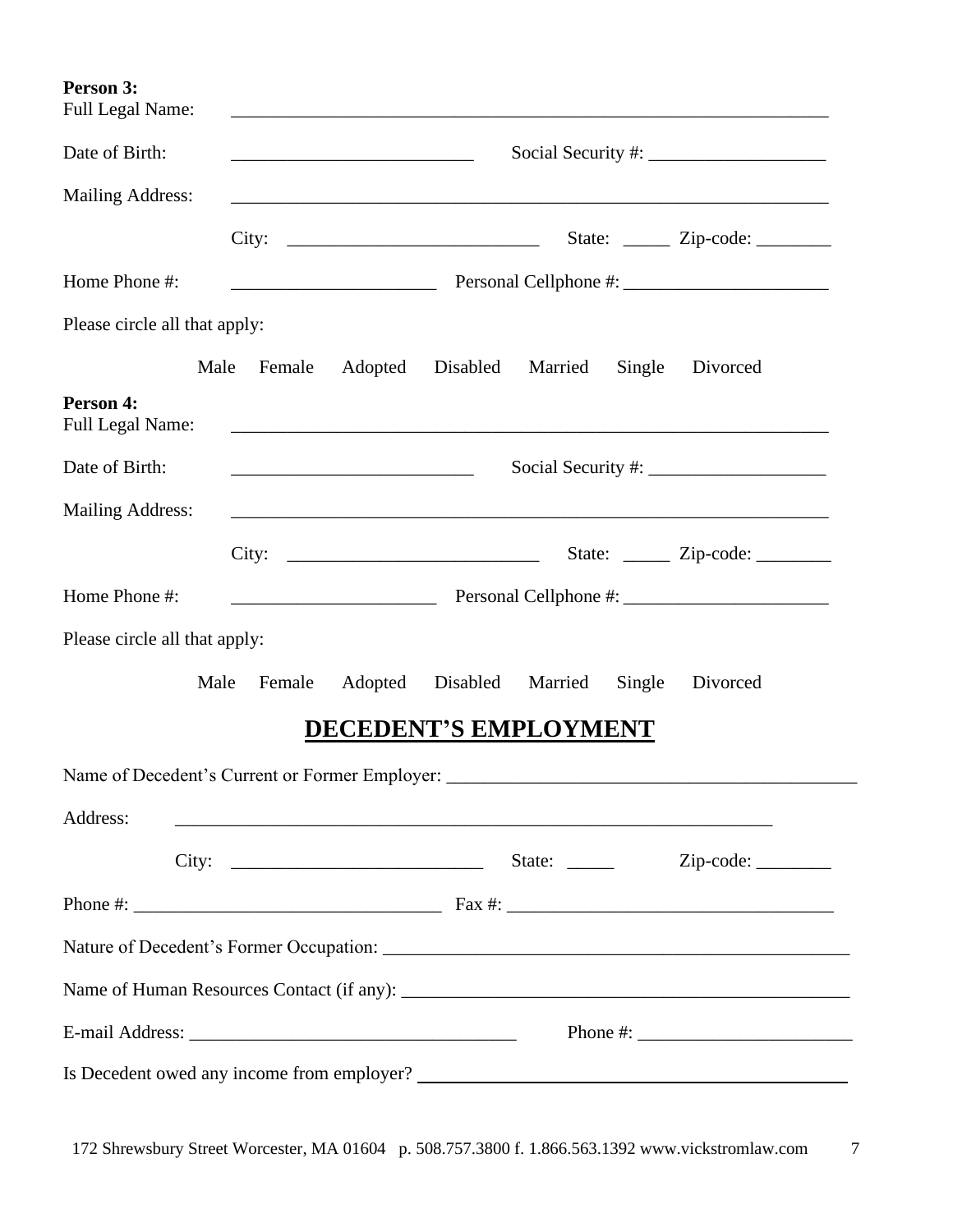# DECEDENT'S FINANCIAL INFORMATION

| <b>Financial Advisor:</b><br>Company:    |  |                                                                                                                                                                                                                               |                          |
|------------------------------------------|--|-------------------------------------------------------------------------------------------------------------------------------------------------------------------------------------------------------------------------------|--------------------------|
| <b>Advisor Name:</b>                     |  |                                                                                                                                                                                                                               |                          |
| <b>Mailing Address:</b>                  |  |                                                                                                                                                                                                                               |                          |
|                                          |  |                                                                                                                                                                                                                               | <b>Contract Contract</b> |
| Phone #:                                 |  |                                                                                                                                                                                                                               |                          |
| Email:                                   |  | ,我们也不能在这里的时候,我们也不能在这里的时候,我们也不能会在这里的时候,我们也不能会在这里的时候,我们也不能会在这里的时候,我们也不能会在这里的时候,我们也不                                                                                                                                             |                          |
| <b>Accountant:</b><br>Company:           |  |                                                                                                                                                                                                                               |                          |
| <b>Advisor Name:</b>                     |  |                                                                                                                                                                                                                               |                          |
| <b>Mailing Address:</b>                  |  | ,我们也不会有什么。""我们的人,我们也不会有什么?""我们的人,我们也不会有什么?""我们的人,我们也不会有什么?""我们的人,我们也不会有什么?""我们的人                                                                                                                                              |                          |
|                                          |  | City: City: City: City: City: City: City: City: City: City: City: City: City: City: City: City: City: City: City: City: City: City: City: City: City: City: City: City: City: City: City: City: City: City: City: City: City: |                          |
| Phone #:                                 |  |                                                                                                                                                                                                                               |                          |
| Email:                                   |  |                                                                                                                                                                                                                               |                          |
| <b>Life Insurance Agent:</b><br>Company: |  |                                                                                                                                                                                                                               |                          |
| <b>Advisor Name:</b>                     |  |                                                                                                                                                                                                                               |                          |
| <b>Mailing Address:</b>                  |  |                                                                                                                                                                                                                               |                          |
|                                          |  |                                                                                                                                                                                                                               |                          |
| Phone #:                                 |  |                                                                                                                                                                                                                               |                          |
| Email:                                   |  |                                                                                                                                                                                                                               |                          |

\*We will be able to contact the decedent's advisors only with your consent once you are appointed **Personal Representative.**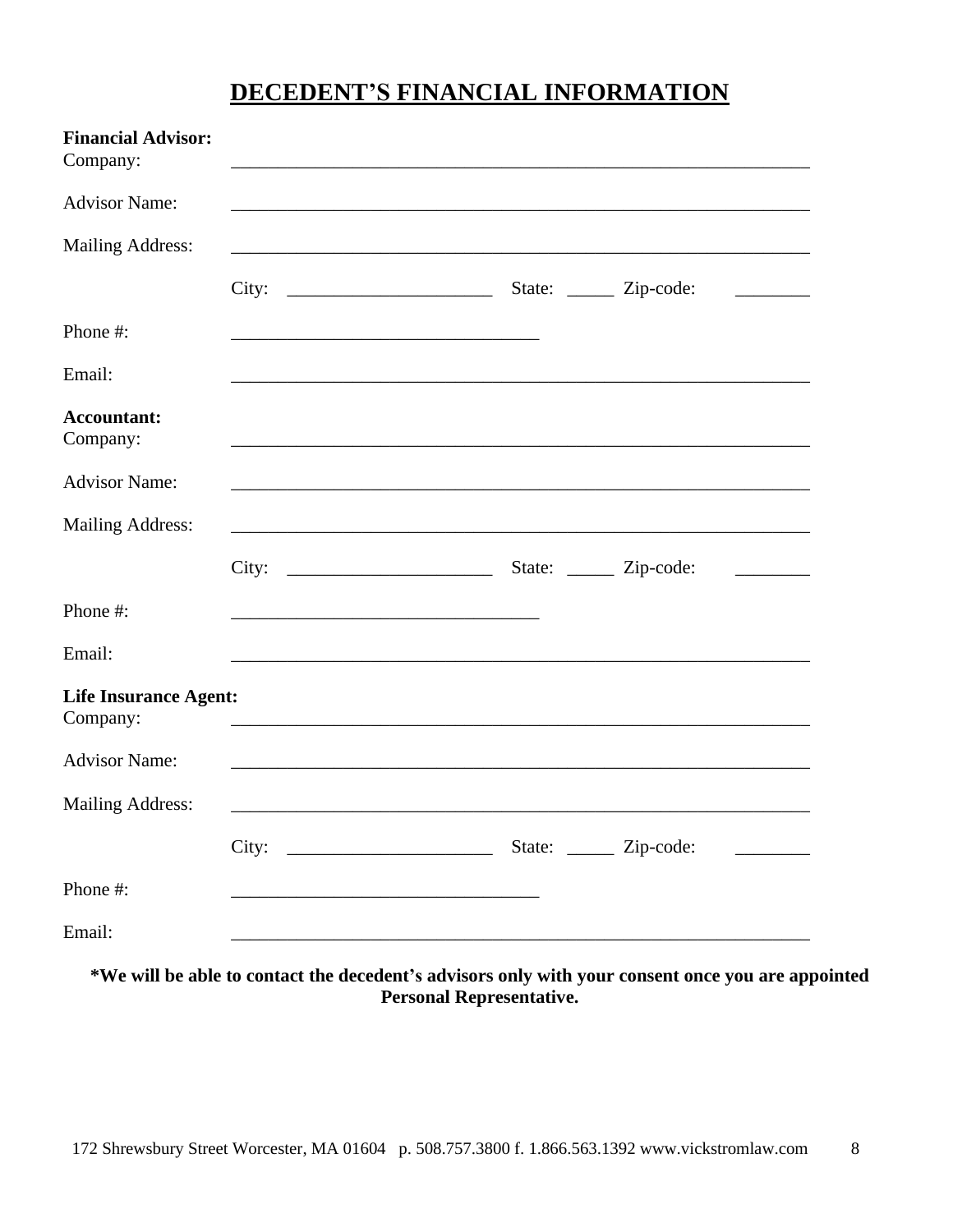#### **Assets**

**Cash Accounts:** Checking Accounts, Savings Accounts, Certificates of Deposits (CDs), Money Market Accounts, Cash Management Accounts, Etc.

| <b>Financial Institution (Bank,</b><br>Credit Unions, etc.) | <b>Account Type</b> | <b>Owners</b> | <b>Beneficiary/Payable</b><br>on Death<br><b>Designation? Y/N</b><br>Who? | <b>Estimated</b><br><b>Balance</b> |
|-------------------------------------------------------------|---------------------|---------------|---------------------------------------------------------------------------|------------------------------------|
|                                                             |                     |               |                                                                           |                                    |
|                                                             |                     |               |                                                                           |                                    |
|                                                             |                     |               |                                                                           |                                    |
|                                                             |                     |               |                                                                           |                                    |
|                                                             |                     |               |                                                                           |                                    |
|                                                             |                     |               |                                                                           |                                    |
|                                                             |                     |               |                                                                           |                                    |

**\***If you need additional space, please continue on a separate sheet following the same format

#### **Retirement Plans:** 401K, Individual Retirement Accounts (IRAs), etc.

| <b>Financial Institution</b><br>(Bank, Credit Unions,<br>etc.) | <b>Account Type</b> | <b>Owners</b> | <b>Beneficiary/Payable</b><br>on Death<br><b>Designation? Y/N</b><br>Who? | <b>Estimated</b><br><b>Balance</b> |
|----------------------------------------------------------------|---------------------|---------------|---------------------------------------------------------------------------|------------------------------------|
|                                                                |                     |               |                                                                           |                                    |
|                                                                |                     |               |                                                                           |                                    |
|                                                                |                     |               |                                                                           |                                    |
|                                                                |                     |               |                                                                           |                                    |

**\***If you need additional space, please continue on a separate sheet following the same format

#### **Broker Held Investments:**

| <b>Financial Institution</b><br>(Bank, Credit Unions,<br>etc.) | <b>Account Type</b> | <b>Owners</b> | <b>Beneficiary/Payable</b><br>on Death<br><b>Designation? Y/N</b><br>Who? | <b>Estimated</b><br><b>Balance</b> |
|----------------------------------------------------------------|---------------------|---------------|---------------------------------------------------------------------------|------------------------------------|
|                                                                |                     |               |                                                                           |                                    |
|                                                                |                     |               |                                                                           |                                    |

**\***If you need additional space, please continue on a separate sheet following the same format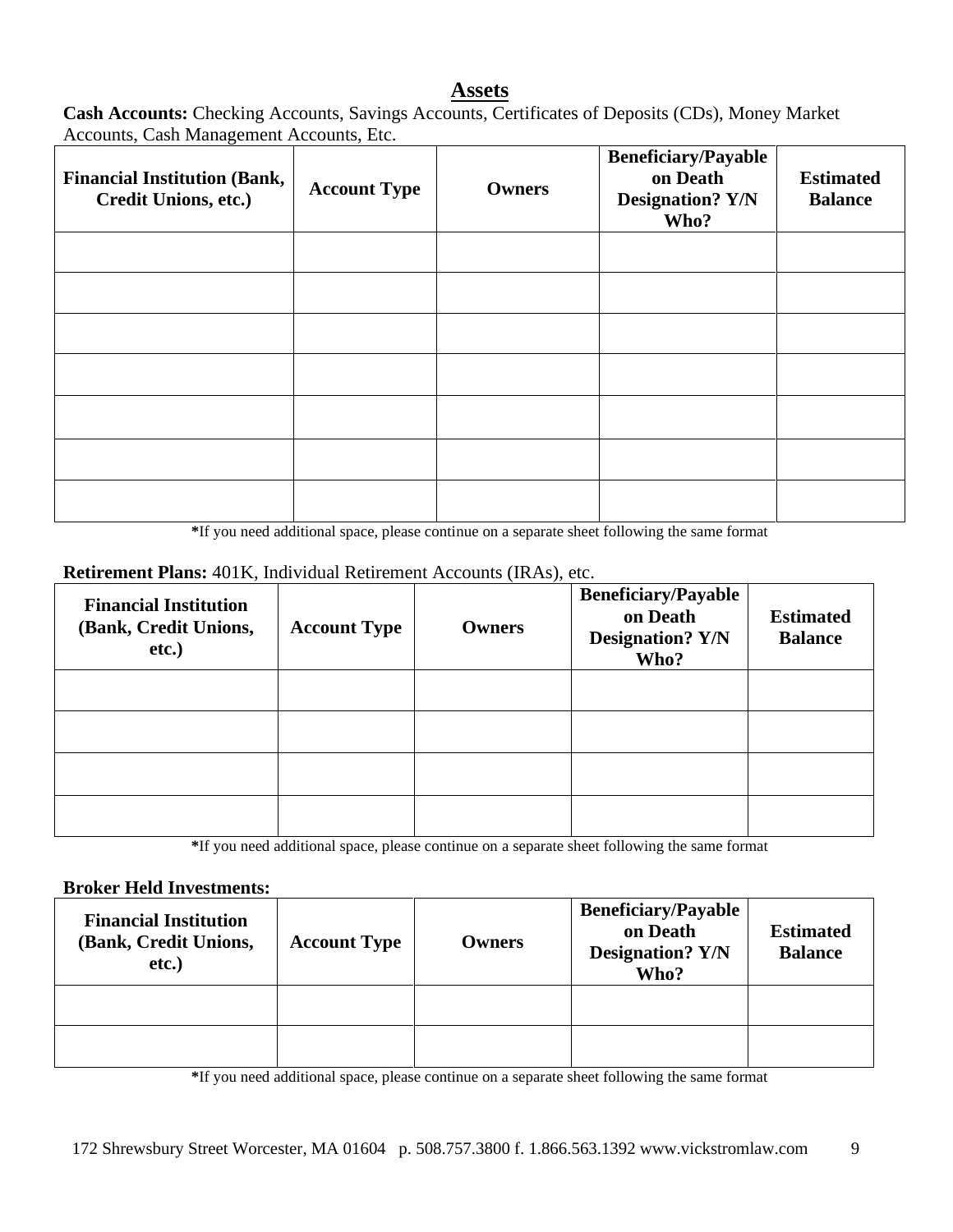#### **Stocks:**

| <b>Stock Name</b> | Number of<br><b>Shares</b> | <b>Owners</b> | <b>Beneficiary/Payable</b><br>on Death<br><b>Designation? Y/N</b><br>Who? | <b>Estimated</b><br><b>Balance</b> |
|-------------------|----------------------------|---------------|---------------------------------------------------------------------------|------------------------------------|
|                   |                            |               |                                                                           |                                    |
|                   |                            |               |                                                                           |                                    |
|                   |                            |               |                                                                           |                                    |
|                   |                            |               |                                                                           |                                    |

**\***If you need additional space, please continue on a separate sheet following the same format

### **Bonds:** Savings Bonds, Treasury Bonds, etc.

| <b>Type of Bond</b> | <b>Date</b><br><b>Purchased</b> | <b>Number</b><br>of Bonds | <b>Owners</b> | <b>Beneficiary/Payable</b><br>on Death<br><b>Designation? Y/N</b><br>Who? | <b>Estimated</b><br><b>Balance</b> |
|---------------------|---------------------------------|---------------------------|---------------|---------------------------------------------------------------------------|------------------------------------|
|                     |                                 |                           |               |                                                                           |                                    |
|                     |                                 |                           |               |                                                                           |                                    |
|                     |                                 |                           |               |                                                                           |                                    |

**\***If you need additional space, please continue on a separate sheet following the same format

#### **Receivables:** Promissory Notes, Mortgages, and Unsecured Debts

| <b>Name of Debtor</b> | <b>Debtor's Address</b> | <b>Debtor's Phone #</b> | <b>Debtor's Email</b> | <b>Amount of</b><br>Receivable |
|-----------------------|-------------------------|-------------------------|-----------------------|--------------------------------|
|                       |                         |                         |                       |                                |
|                       |                         |                         |                       |                                |

**\***If you need additional space, please continue on a separate sheet following the same format

#### **Life Insurance:** Term Life, Whole Life, Group Life, Employer-Provided Life Insurance, etc.

| <b>Financial Institution</b> | <b>Policy Type</b> | Owner | <b>Beneficiary/Payable</b><br>on Death<br><b>Designation? Y/N</b><br>Who? | <b>Estimated</b><br><b>Balance</b> |
|------------------------------|--------------------|-------|---------------------------------------------------------------------------|------------------------------------|
|                              |                    |       |                                                                           |                                    |
|                              |                    |       |                                                                           |                                    |

**\***If you need additional space, please continue on a separate sheet following the same format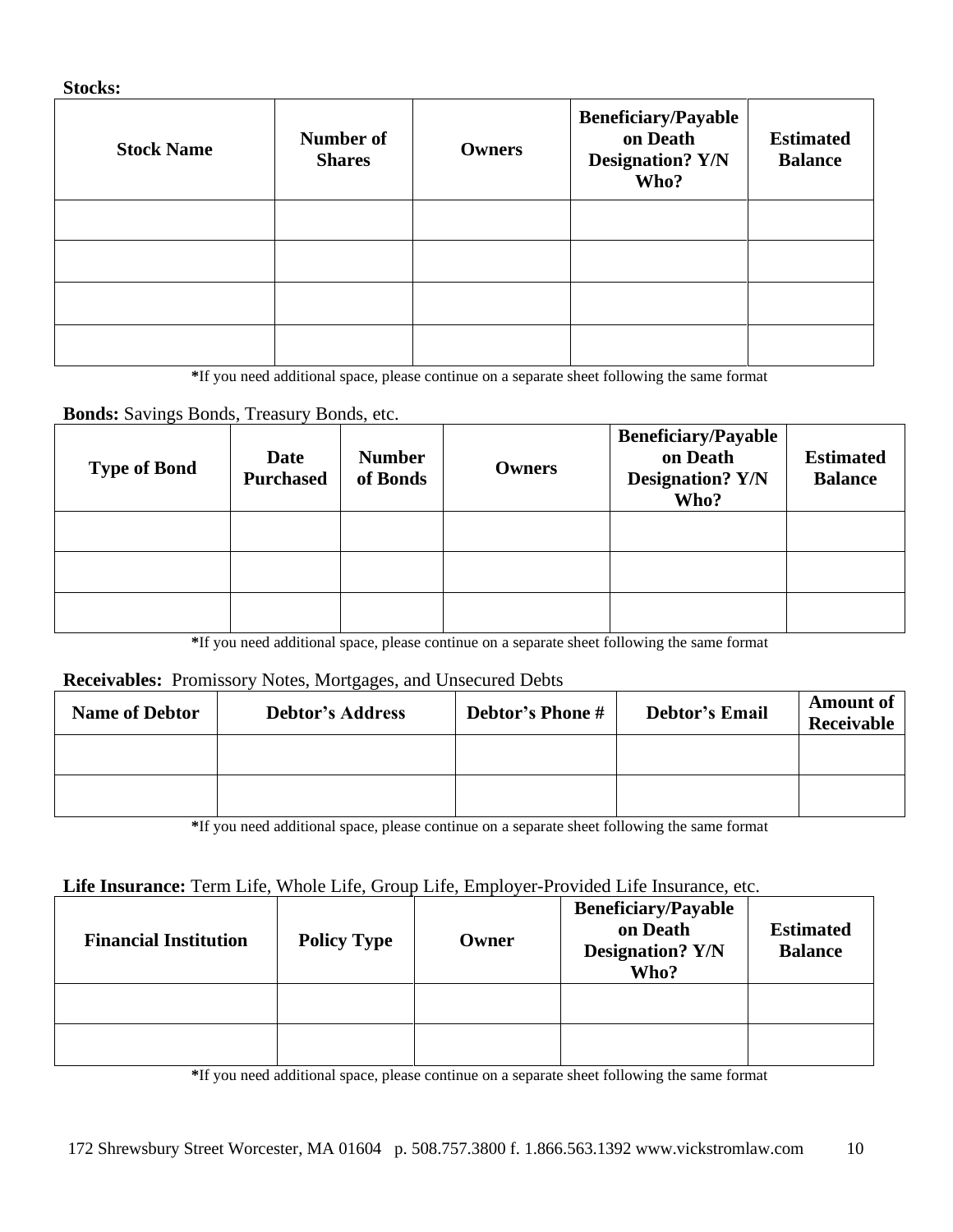### **Annuity:**

| <b>Estimated Value:</b> |
|-------------------------|
| Within IRA:             |
|                         |
|                         |

**\***If you need additional space, please continue on a separate sheet following the same format

#### **Real Estate**: Your Residence, Vacation Property, Rental Property, Business Property, Vacant Land, etc.

|                                                                                                                                                                                                                                                                                                   | <b>Estimated Value:</b> |
|---------------------------------------------------------------------------------------------------------------------------------------------------------------------------------------------------------------------------------------------------------------------------------------------------|-------------------------|
|                                                                                                                                                                                                                                                                                                   |                         |
|                                                                                                                                                                                                                                                                                                   | $Mortgage/Loan(s)$ :    |
| __ Primary Residence __ Second Home/Vacation __ Rental Property<br>Business Property Contract Land Communication Contract Communication Communication Communication Communication Communication Communication Communication Communication Communication Communication Communication Communication |                         |
|                                                                                                                                                                                                                                                                                                   | <b>Estimated Value:</b> |
|                                                                                                                                                                                                                                                                                                   |                         |
|                                                                                                                                                                                                                                                                                                   | $Mortgage/Loan(s)$ :    |
| __ Primary Residence __ Second Home/Vacation __ Rental Property<br>Business Property <u>Conserversion</u> Vacant Land<br>$\overline{\phantom{a}}$ Other:                                                                                                                                          |                         |

**\***If you need additional space, please continue on a separate sheet following the same format

#### **Motor Vehicles**: Car(s), Motorcycle(s), Boat(s), Snowmobile(s), etc.

|                                                                                                          | <b>Estimated Value:</b> |
|----------------------------------------------------------------------------------------------------------|-------------------------|
| Type: _________________________Year/Make/Model: ________________________________                         | Loan Amount:            |
|                                                                                                          | <b>Estimated Value:</b> |
| Type: _______________________Year/Make/Model: __________________________________                         | Loan Amount:            |
| <sup>*</sup> If you need additional gross, places continue on a conquete sheet following the same formet |                         |

**\***If you need additional space, please continue on a separate sheet following the same format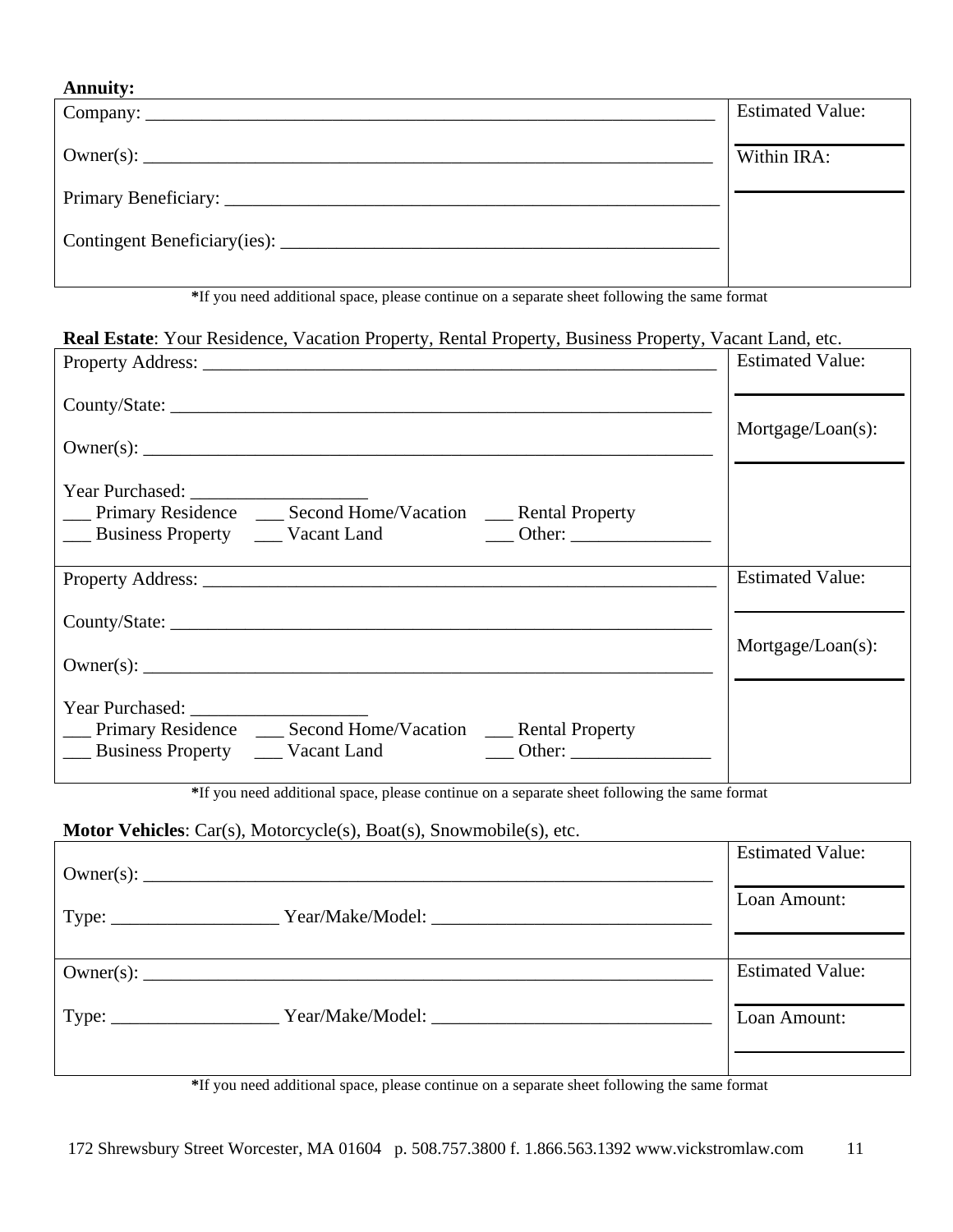**Business Interest(s):** List any business interest(s) that you own (corporations, LLC, partnerships, etc.)

|                                                                     | <b>Estimated Value:</b> |
|---------------------------------------------------------------------|-------------------------|
|                                                                     |                         |
|                                                                     |                         |
| Percent of Ownership: ______ % Is there a buy/sell agreement? _____ |                         |

**\***If you need additional space, please continue on a separate sheet following the same format

## **Personal Property:** Vehicles, Recreational Vehicles, Antiques, Heirlooms, Jewelry, Collections, etc.

| <b>Item</b> | <b>Description</b> | <b>Designated Beneficiary</b> |
|-------------|--------------------|-------------------------------|
|             |                    |                               |
|             |                    |                               |
|             |                    |                               |
|             |                    |                               |
|             |                    |                               |
|             |                    |                               |
|             |                    |                               |
|             |                    |                               |
|             |                    |                               |

**\***If you need additional space, please continue on a separate sheet following the same format

# **OUTSTANDING DEBT(S)**

| <b>Creditor 1:</b><br>Name of Creditor: |                                                                                                                                                                                                                                      |                          |
|-----------------------------------------|--------------------------------------------------------------------------------------------------------------------------------------------------------------------------------------------------------------------------------------|--------------------------|
| <b>Mailing Address:</b>                 | <u> 1988 - Johann Stoff, deutscher Stoffen und der Stoffen und der Stoffen und der Stoffen und der Stoffen und der Stoffen und der Stoffen und der Stoffen und der Stoffen und der Stoffen und der Stoffen und der Stoffen und d</u> |                          |
|                                         | City:                                                                                                                                                                                                                                | State: <u>Zip-code</u> : |
| Phone $#$ :                             |                                                                                                                                                                                                                                      |                          |
| Email:                                  |                                                                                                                                                                                                                                      | Amount of Debt:          |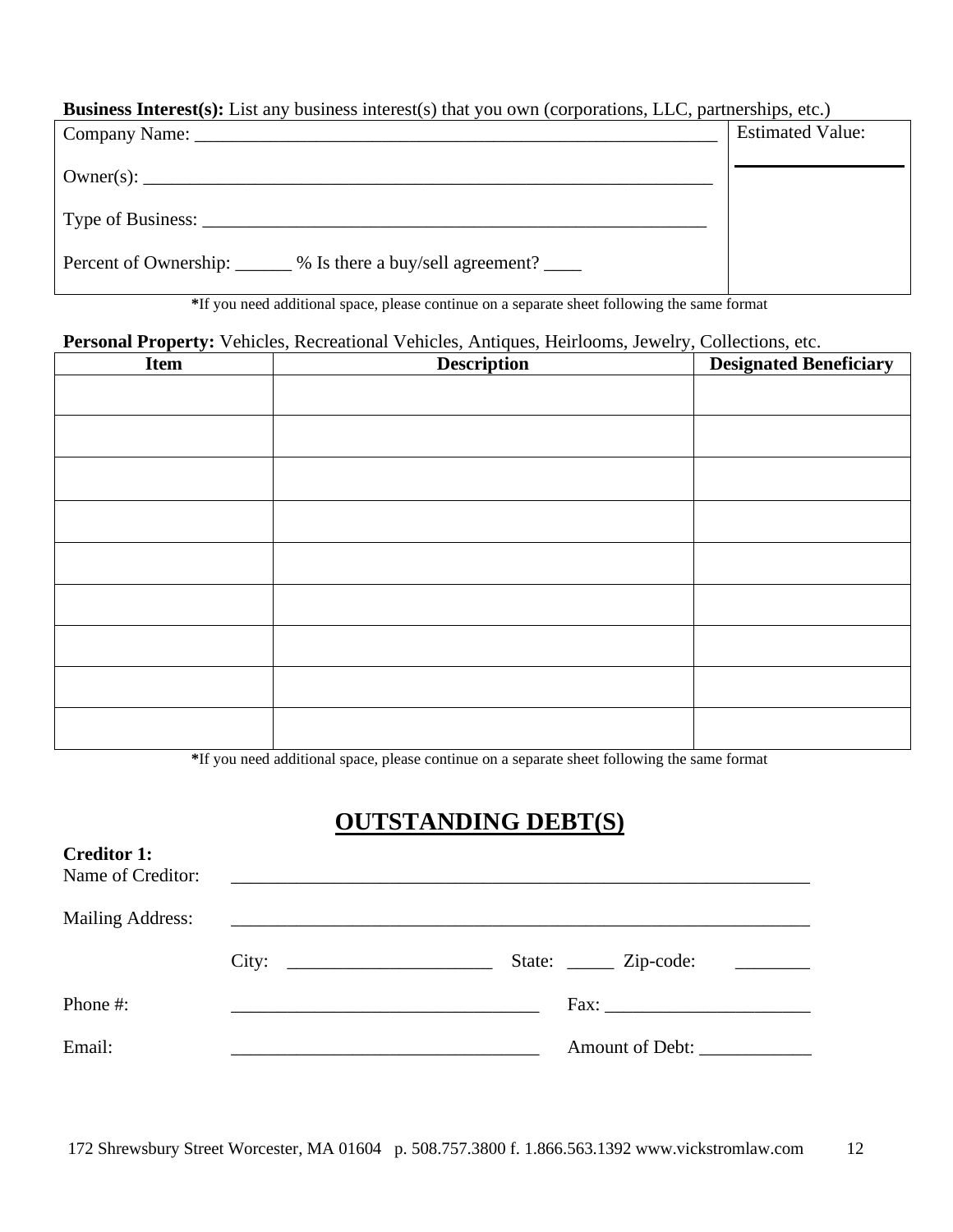| <b>Creditor 2:</b><br>Name of Creditor: |                                               |                                                                                                                                                                                                                                               |  |
|-----------------------------------------|-----------------------------------------------|-----------------------------------------------------------------------------------------------------------------------------------------------------------------------------------------------------------------------------------------------|--|
| <b>Mailing Address:</b>                 |                                               | ,我们也不会有什么。""我们的人,我们也不会有什么?""我们的人,我们也不会有什么?""我们的人,我们的人,我们的人,我们的人,我们的人,我们的人,我们的人,我                                                                                                                                                              |  |
|                                         |                                               | <u> 1999 - Jan Albert III, politik politik (</u>                                                                                                                                                                                              |  |
| Phone #:                                |                                               |                                                                                                                                                                                                                                               |  |
| Email:                                  |                                               |                                                                                                                                                                                                                                               |  |
| <b>Creditor 3:</b><br>Name of Creditor: |                                               | <u> 1989 - Johann Stoff, deutscher Stoff, der Stoff, der Stoff, der Stoff, der Stoff, der Stoff, der Stoff, der S</u>                                                                                                                         |  |
| <b>Mailing Address:</b>                 |                                               |                                                                                                                                                                                                                                               |  |
|                                         |                                               | <u> 1980 - Jan Jawa Barat, prima prima prima prima prima prima prima prima prima prima prima prima prima prima p</u>                                                                                                                          |  |
| Phone #:                                |                                               | Fax: Fax:                                                                                                                                                                                                                                     |  |
| Email:                                  | <u> 2000 - Andrea Andrew Maria (h. 1888).</u> |                                                                                                                                                                                                                                               |  |
| <b>Creditor 4:</b><br>Name of Creditor: |                                               |                                                                                                                                                                                                                                               |  |
| <b>Mailing Address:</b>                 |                                               |                                                                                                                                                                                                                                               |  |
|                                         |                                               | $\label{eq:2} \mathcal{L} = \left\{ \begin{array}{ll} \mathcal{L}^{\text{max}}_{\text{max}} & \mathcal{L}^{\text{max}}_{\text{max}} \\ \mathcal{L}^{\text{max}}_{\text{max}} & \mathcal{L}^{\text{max}}_{\text{max}} \end{array} \right. \ .$ |  |
| Phone #:                                |                                               |                                                                                                                                                                                                                                               |  |
| Email:                                  |                                               |                                                                                                                                                                                                                                               |  |
|                                         | <b>FUNERAL HOME INFORMATION</b>               |                                                                                                                                                                                                                                               |  |
| 14.<br><b>FUNERAL HOME</b><br>Company:  |                                               |                                                                                                                                                                                                                                               |  |
| <b>Contact Name:</b>                    |                                               |                                                                                                                                                                                                                                               |  |
| <b>Mailing Address:</b>                 |                                               |                                                                                                                                                                                                                                               |  |
|                                         |                                               |                                                                                                                                                                                                                                               |  |
| Phone #:                                |                                               |                                                                                                                                                                                                                                               |  |
| Email:                                  |                                               |                                                                                                                                                                                                                                               |  |

172 Shrewsbury Street Worcester, MA 01604 p. 508.757.3800 f. 1.866.563.1392 www.vickstromlaw.com 13